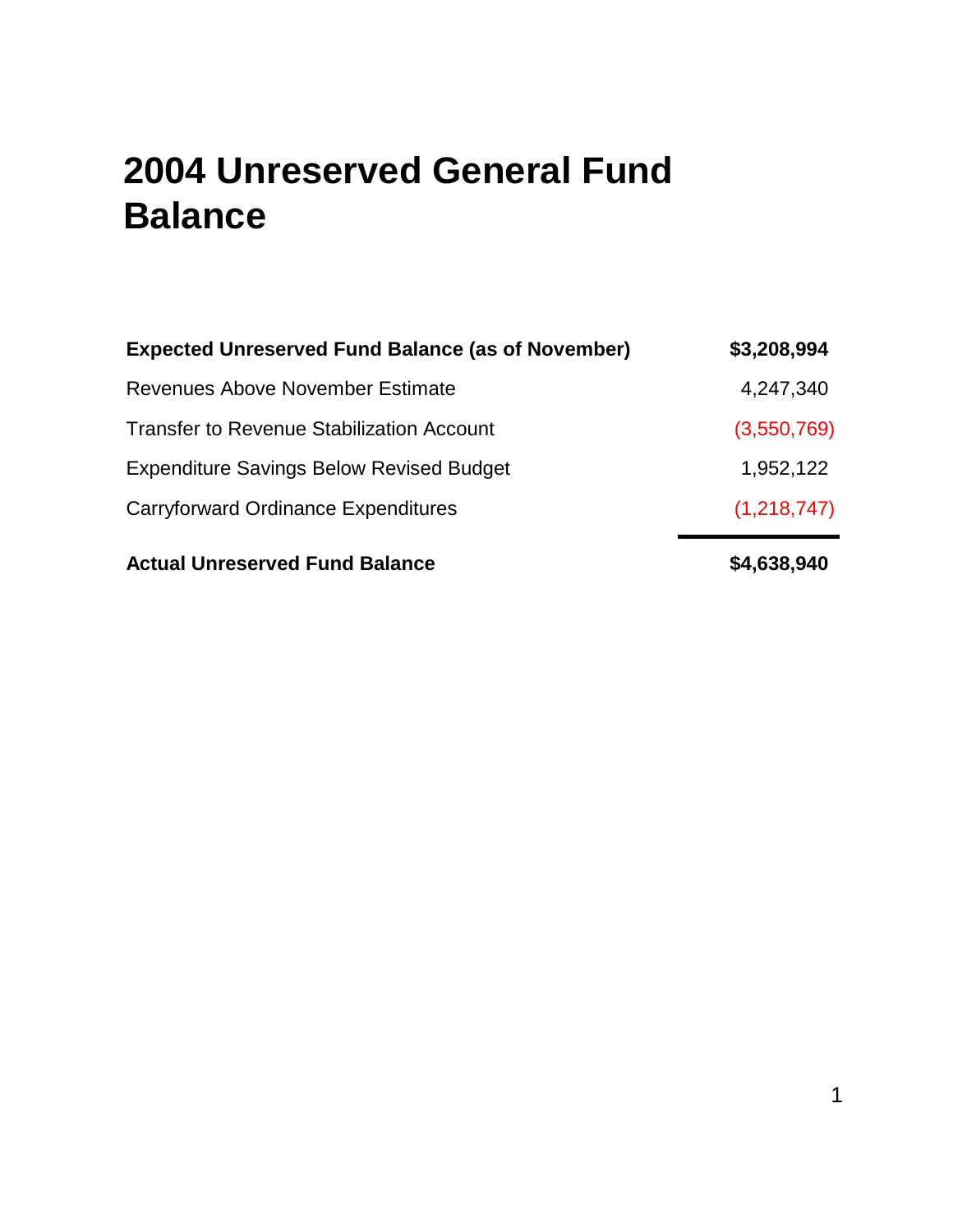# **Economic Forecast: Base Scenario**

- Moderate growth
- No recession through 2008
- Continued low inflation, but rising from 2003-04 levels
- Interest rates will rise gradually



• Economic forecast is a bit stronger

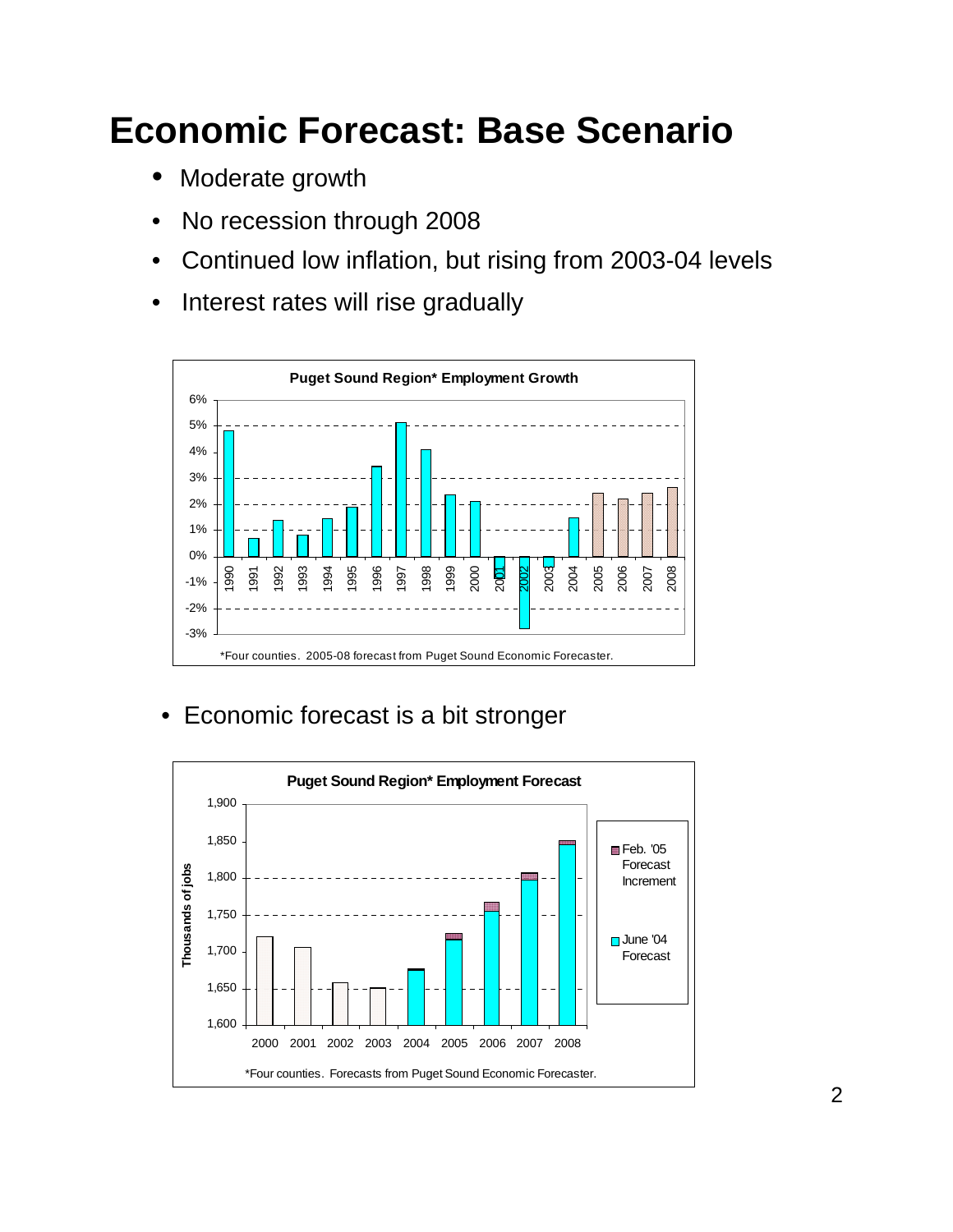# **Retail Sales Tax: Base Scenario**

- 2004 revenue exceeded forecast by \$2.5 mil. (2.1%)
	- \$1 million refund expected in Q4 was delayed to 2006
	- Growth accelerated in 2<sup>nd</sup> half of year
	- Construction has turned around



• 2005-06 boosted by stronger economic forecast

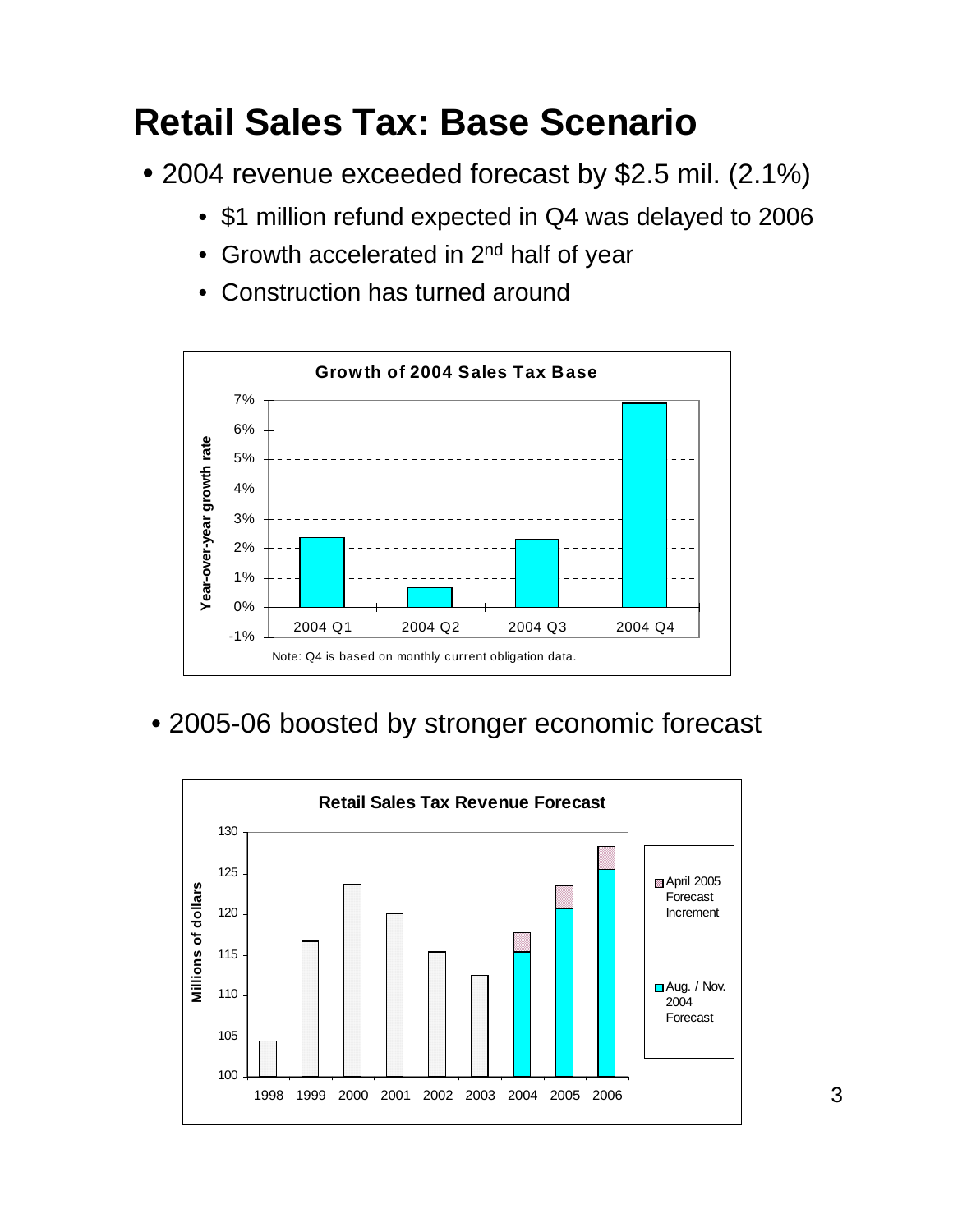### **B&O Tax**

- 2004 Revenue exceeded forecast by \$2.0 mil. (1.8%)
	- Growth picked up in 2<sup>nd</sup> half of year
	- Construction has turned around



• 2005-06 boosted by stronger economic forecast

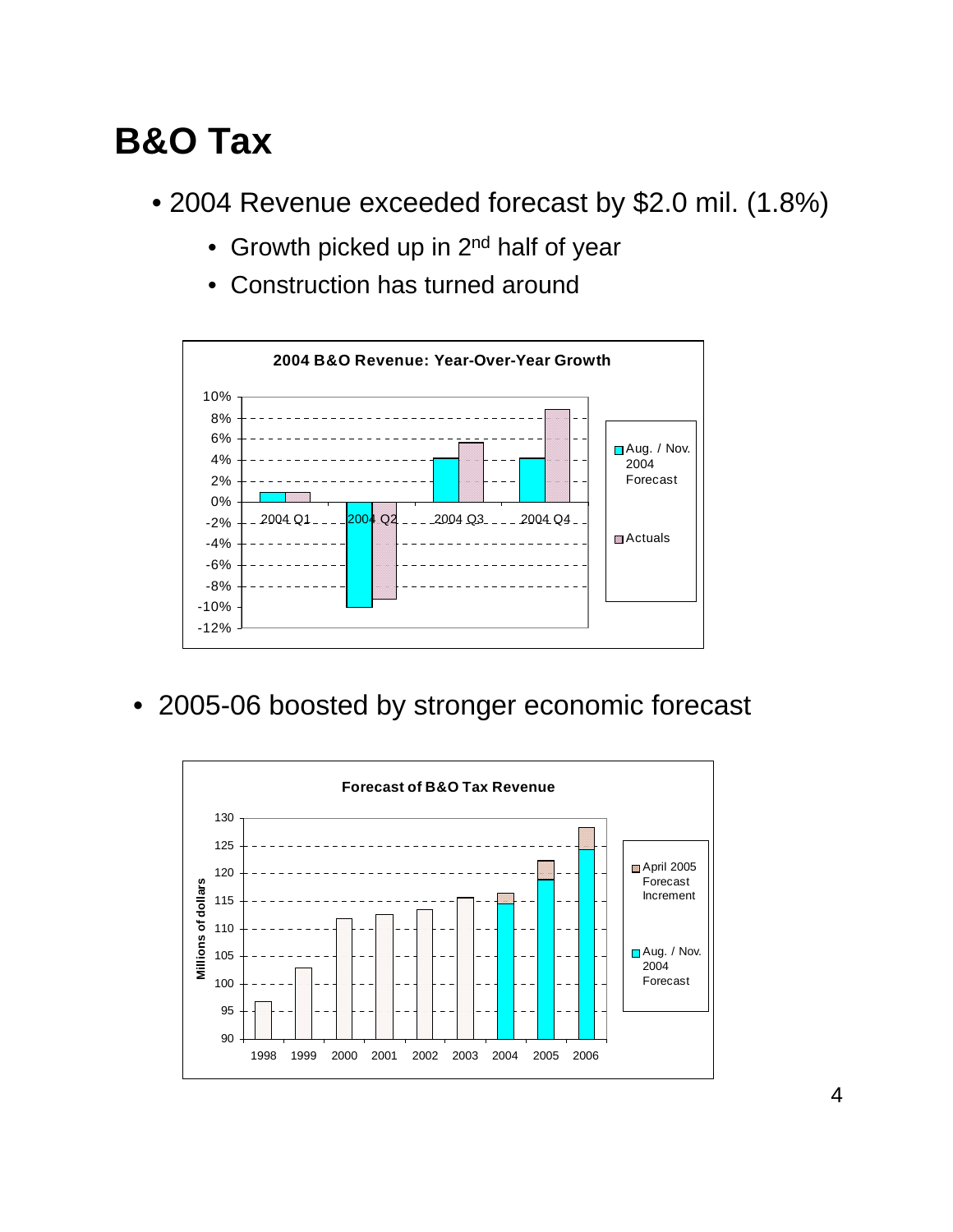# **Real Estate Excise Tax (REET)**

- Forecast assumptions:
	- Moderate economic growth
	- No recession through 2008
	- Gradually rising interest rates



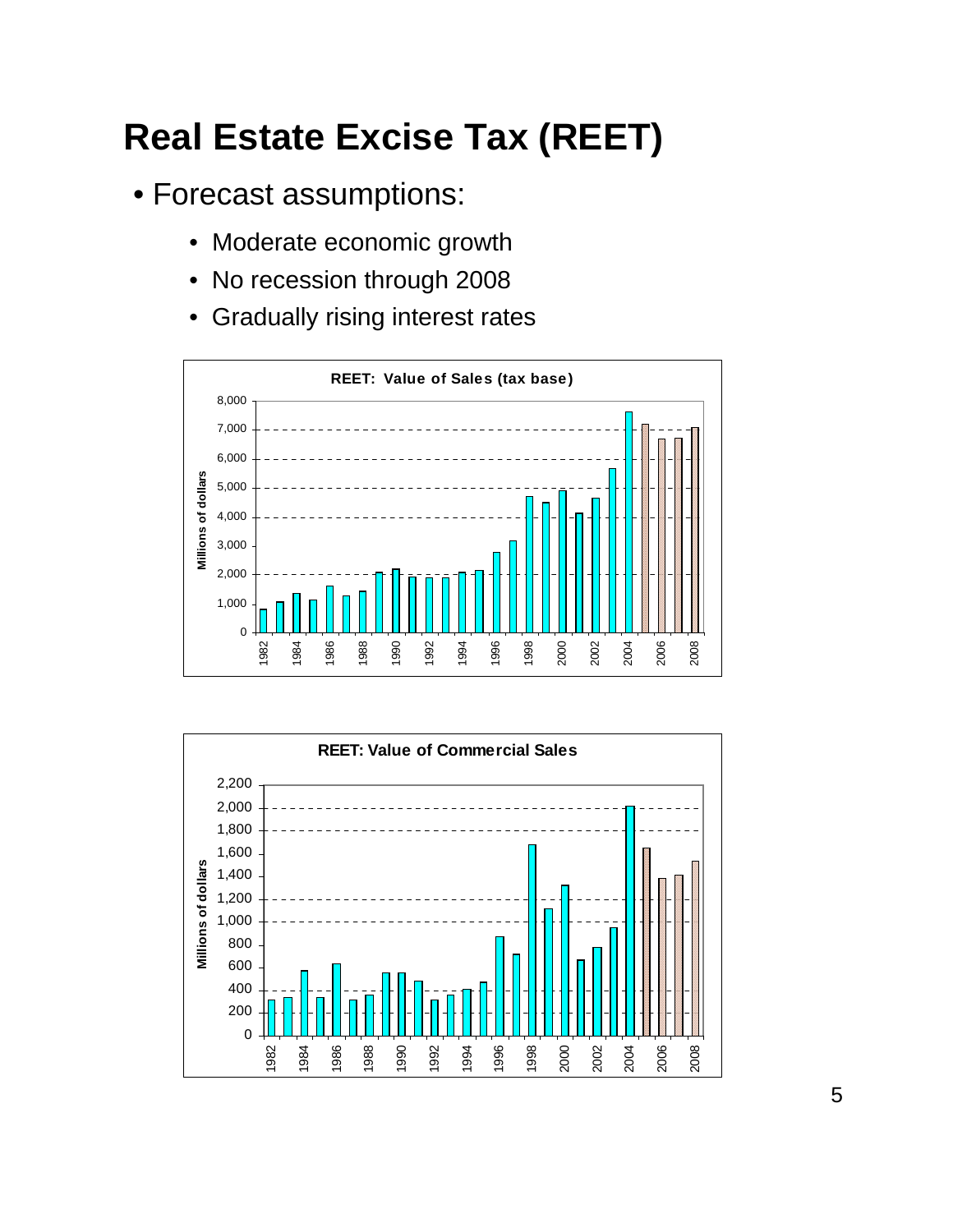# **Economic Risks**

- Global Financial Imbalances
	- U.S. current account deficit is more than 6% of GDP
	- Deficit is financed by borrowing from abroad
	- Current trends are unsustainable
	- Will correction be orderly or not?



- Rising inflation could slow economy
	- Prices are rising for oil and other commodities
	- Falling dollar is pushing up import prices
	- If inflation accelerates, Fed could accelerate rate hikes

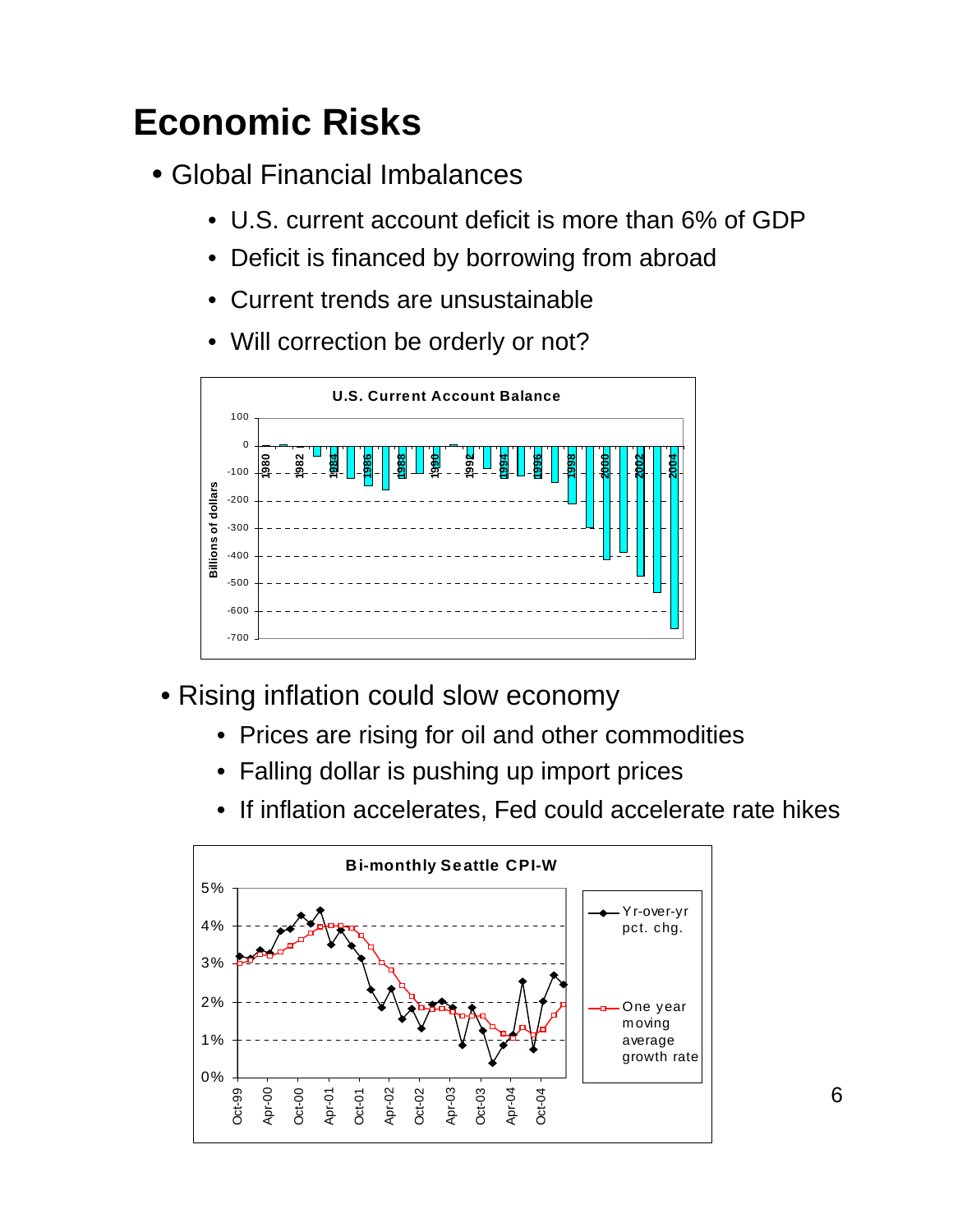#### **General Fund - Revenues, Expenses 2005-2008**

|                                          |                                                                                                                                  | 2005<br>Projected | 2006<br>Projected                         | 2007<br>Projected | 2008<br>Projected        |  |
|------------------------------------------|----------------------------------------------------------------------------------------------------------------------------------|-------------------|-------------------------------------------|-------------------|--------------------------|--|
| Scenario                                 | <b>Estimated Revenue</b>                                                                                                         | 695,283,712       | 706,379,417                               | 727,061,974       | 735,744,687              |  |
| <b>Base</b>                              | <b>Projected Expenses</b>                                                                                                        |                   | (690,630,900) (702,826,562) (723,736,303) |                   | (736, 511, 950)          |  |
|                                          | <b>Annual Budget Surplus/(Deficit)</b>                                                                                           | 4,652,812         | 3,552,855                                 | 3,325,671         | (767, 263)               |  |
|                                          |                                                                                                                                  |                   |                                           |                   |                          |  |
| High-Inflation<br>Scenario               | Base Inflation: 1.9% ('05), 2.3% ('06), 2.4% ('07), 2.4% ('08)<br>High Inflation: 3.0% ('05), 4.0% ('06), 5.0% ('07), 5.0% ('08) | 2005<br>Projected | 2006<br>Projected                         | 2007<br>Projected | 2008<br>Projected        |  |
|                                          | <b>Estimated Revenue</b>                                                                                                         | 698,920,819       | 716,293,893                               | 747.199.046       | 766.270.546              |  |
|                                          | <b>Projected Expenses</b>                                                                                                        |                   | (690,630,900) (710,736,316) (744,829,889) |                   | (773, 348, 492)          |  |
|                                          | <b>Annual Budget Surplus/(Deficit)</b>                                                                                           | 8,289,919         | 5,557,577                                 | 2,369,157         | (7,077,946)              |  |
|                                          |                                                                                                                                  |                   |                                           |                   |                          |  |
|                                          | Assumes modest recession based on 1991-93 experience                                                                             | 2005<br>Projected | 2006<br>Projected                         | 2007<br>Projected | 2008<br><b>Projected</b> |  |
| <b>Mild Recession</b><br><b>Scenario</b> | <b>Estimated Revenue</b>                                                                                                         | 695,283,712       | 692,371,384                               | 701,172,950       | 697,973,829              |  |
|                                          | <b>Projected Expenses</b>                                                                                                        | (690, 630, 900)   | (702, 826, 562)                           | (723, 736, 303)   | (736, 511, 950)          |  |
|                                          | <b>Annual Budget Surplus/(Deficit)</b>                                                                                           | 4,652,812         | (10, 455, 178)                            | (22, 563, 354)    | (38, 538, 121)           |  |